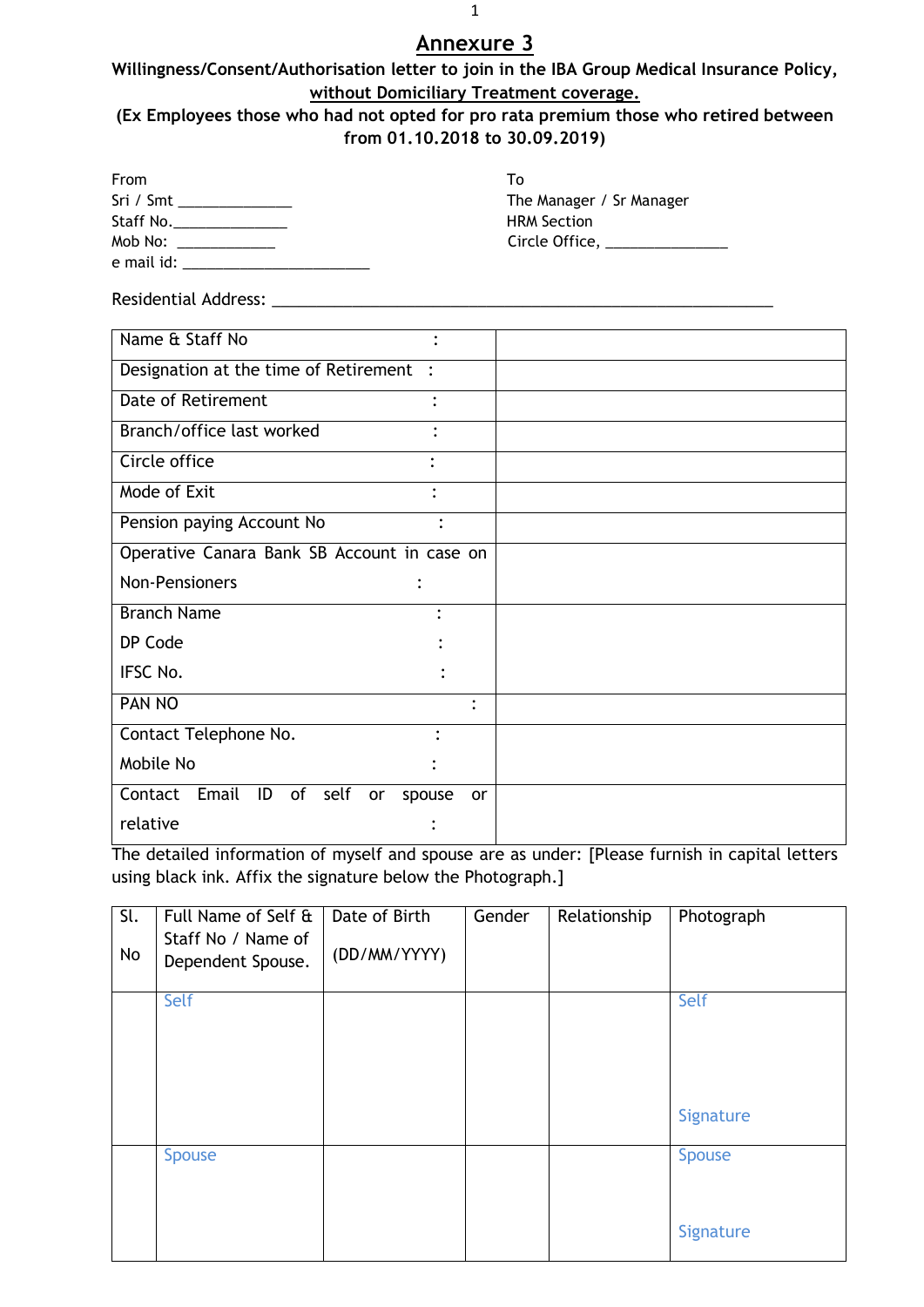- 1. I have read and fully understood the contents of HO Circular 494/2019 dated 26.09.2019 issued by Canara Bank conveying the renewal premium rates.
- 2. I am consenting to opt for the IBA Group Medical Insurance Policy, **Without Domiciliary Treatment coverage**, subject to payment of agreed Insurance Premium by me.
- 3. I also understand and accept that the Bank is in no way responsible for payment of any amount under the scheme or administration of policy and Bank is only facilitating remittance of premium based on the mandate executed by me and it shall be my duty to ensure that renewal premium is remitted in time.
- 4. I authorize Canara Bank to debit the annual premium amount (presently Rs **33,193**/ in case of Officer or Rs **24,897**/- in case of workmen) or such other higher premium amount in case of revision as informed by the insurance company from my account as already indicated earlier to pay the premium now and in future also. I will ensure that sufficient balance is maintained in the account. I fully understand that in case sufficient balance is not maintained my option / renewal of policy would be treated as lapsed.

[Signature]

## **Super Top up Policy without (Domiciliary)**

- 1. I am consenting to take up the "Super Top up policy without OPD (Domiciliary) cover".
- 2. I authorize Canara Bank to debit the premium towards "Super Top up policy without OPD (Domiciliary) cover" (presently Rs 6,134/- in case of Officer or Rs 5,658/- in case of workmen) or such other higher premium amount in case of revision as informed by the insurance company from my account. I will ensure that sufficient balance is maintained in the account. I fully understand that in case sufficient balance is not maintained my option would be treated as lapsed

Date: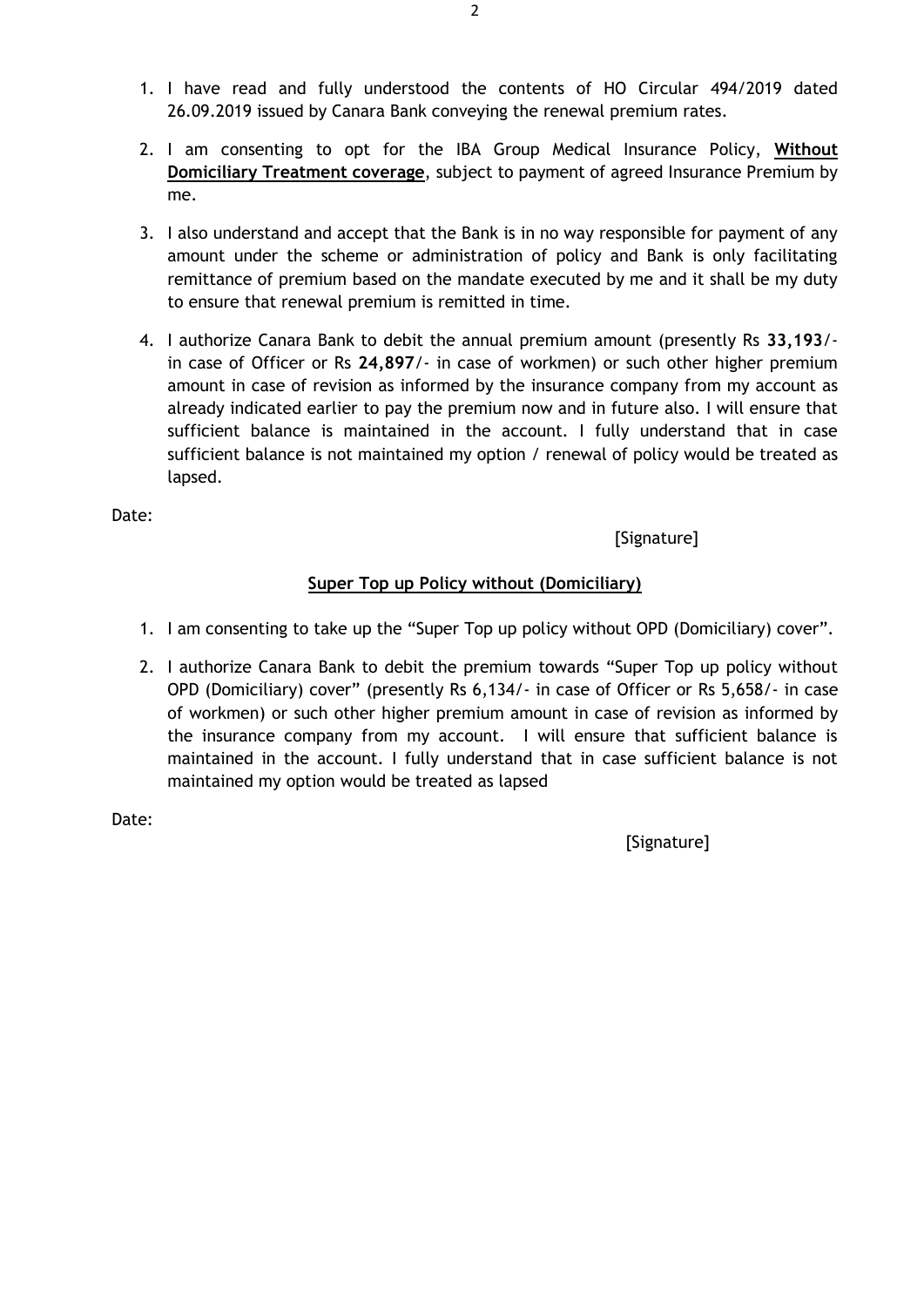### **Willingness/Consent/Authorisation letter to join in the IBA Group Medical Insurance Policy, without Domiciliary Treatment coverage.**

## **(Spouses of Ex Employees who had deceased between from 01.10.2018 to 30.09.2019 and not opted for pro rata premium)**

Name of the Spouse: Name of the deceased retired employee & Staff no :

Residential Address: \_\_\_\_\_\_\_\_\_\_\_\_\_\_\_\_\_\_\_\_\_\_\_\_\_\_\_\_\_\_\_\_\_\_\_\_\_\_\_\_\_\_\_\_\_\_\_\_\_\_\_\_\_\_\_\_\_\_\_\_\_\_\_\_\_\_\_\_\_\_\_

| Name of the spouse                           |                |
|----------------------------------------------|----------------|
| DOB of the Spouse                            |                |
| Name & Staff No. deceased employee/ retiree: |                |
| Date of Birth of the Deceased Employee :     |                |
| Designation at the time of Retirement/death  | $\ddot{\cdot}$ |
| Date of Retirement / death                   | $\bullet$      |
| Branch/office last worked                    | $\bullet$      |
| Circle office                                |                |
| Mode of Exit                                 | $\bullet$      |
| Family Pension paying Account No             | $\ddot{\cdot}$ |
| Operative Canara Bank SB Account in case on  |                |
| <b>Non-Pensioners</b>                        | ٠              |
| <b>Branch Name</b>                           | $\bullet$      |
| DP Code                                      |                |
| IFSC No.                                     |                |
| PAN NO of spouse                             | $\ddot{\cdot}$ |
| Contact Telephone No.                        |                |
| Mobile No                                    |                |
| Email<br>ID<br>Contact<br>of<br>spouse       | or             |
| relative                                     |                |

The detailed information of myself is as under: [Please furnish in capital letters using black ink. Affix the signature below the Photograph.]

| Sl.<br>No | Full Name of<br>Spouse & Staff No<br>of the ex employee | Date of Birth<br>(DD/MM/YYYY)<br>Of Spouse | Gender | Relationship | Photograph                 |
|-----------|---------------------------------------------------------|--------------------------------------------|--------|--------------|----------------------------|
|           | <b>Spouse</b>                                           |                                            |        |              | <b>Spouse</b><br>Signature |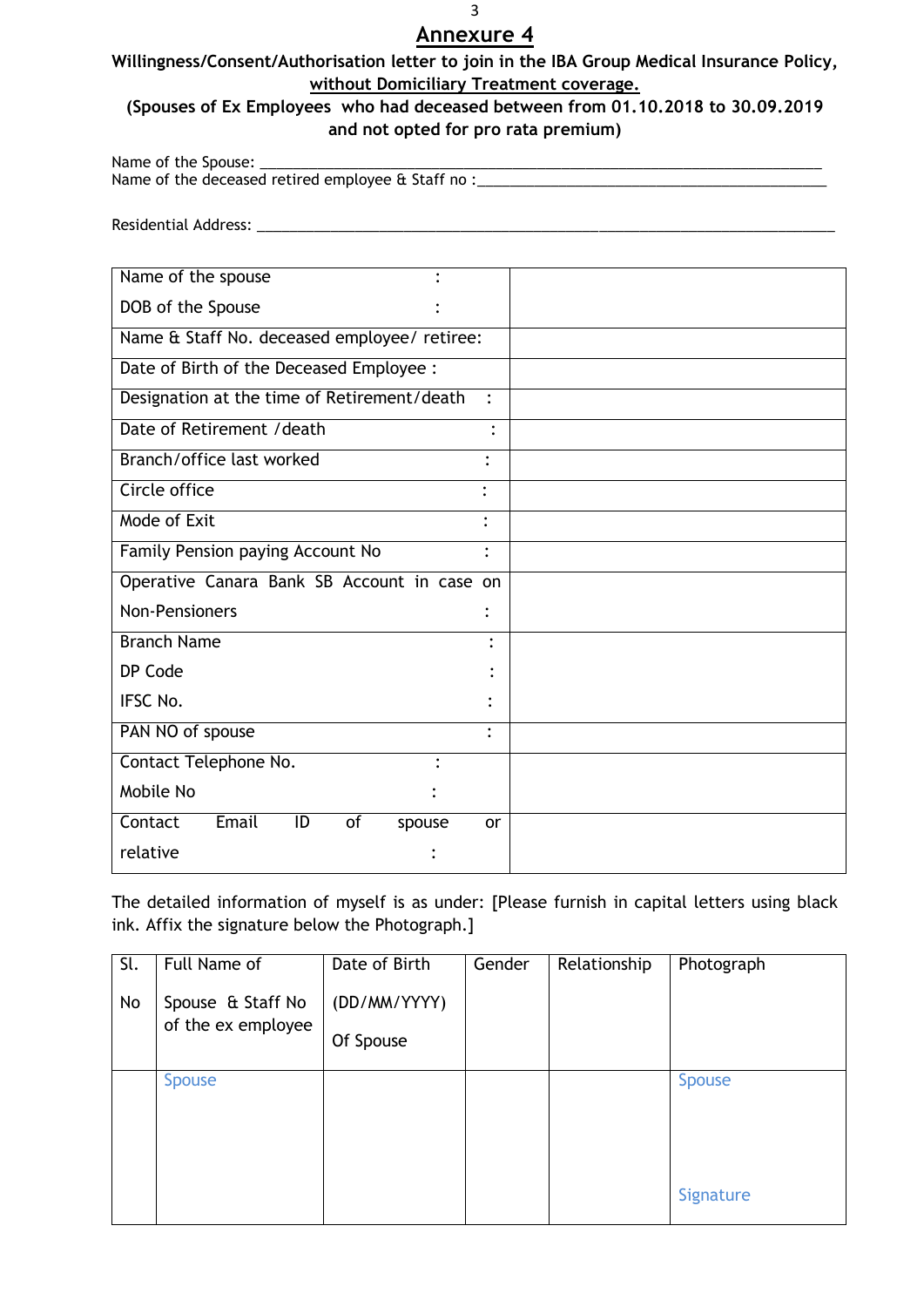- 1. I have read and fully understood the contents of HO Circular 494/2019 dated 26.09.2019 issued by Canara Bank conveying the renewal premium rates.
- 2. I am willing to opt for Medical Insurance Policy, without Domiciliary Treatment coverage, subject to payment of agreed Insurance Premium by me.
- 3. I also understand and accept that the Bank is in no way responsible for payment of any amount under the scheme or administration of policy and Bank is only facilitating remittance of premium based on the mandate executed by me.
- 4. I authorize Canara Bank to debit the annual premium amount (presently Rs 33,193/- in case of Officer or Rs 24,897/- in case of workmen) or such other higher premium amount in case of revision as informed by the insurance company from my account as already indicated earlier to pay the premium now and in future also. I will ensure that sufficient balance is maintained in the account. I fully understand that in case sufficient balance is not maintained my option / renewal of policy would be treated as lapsed.

[Signature]

### **Super Top up Policy without (Domiciliary)**

- 1. I am consenting to take up the "Super Top up policy without OPD (Domiciliary) cover".
- 2. I authorize Canara Bank to debit the premium towards "Super Top up policy without OPD (Domiciliary) cover" (presently Rs 6,134/- in case of Officer or Rs 5,658/- in case of workmen) or such other higher premium amount in case of revision as informed by the insurance company from my account. I will ensure that sufficient balance is maintained in the account. I fully understand that in case sufficient balance is not maintained my option would be treated as lapsed

Date: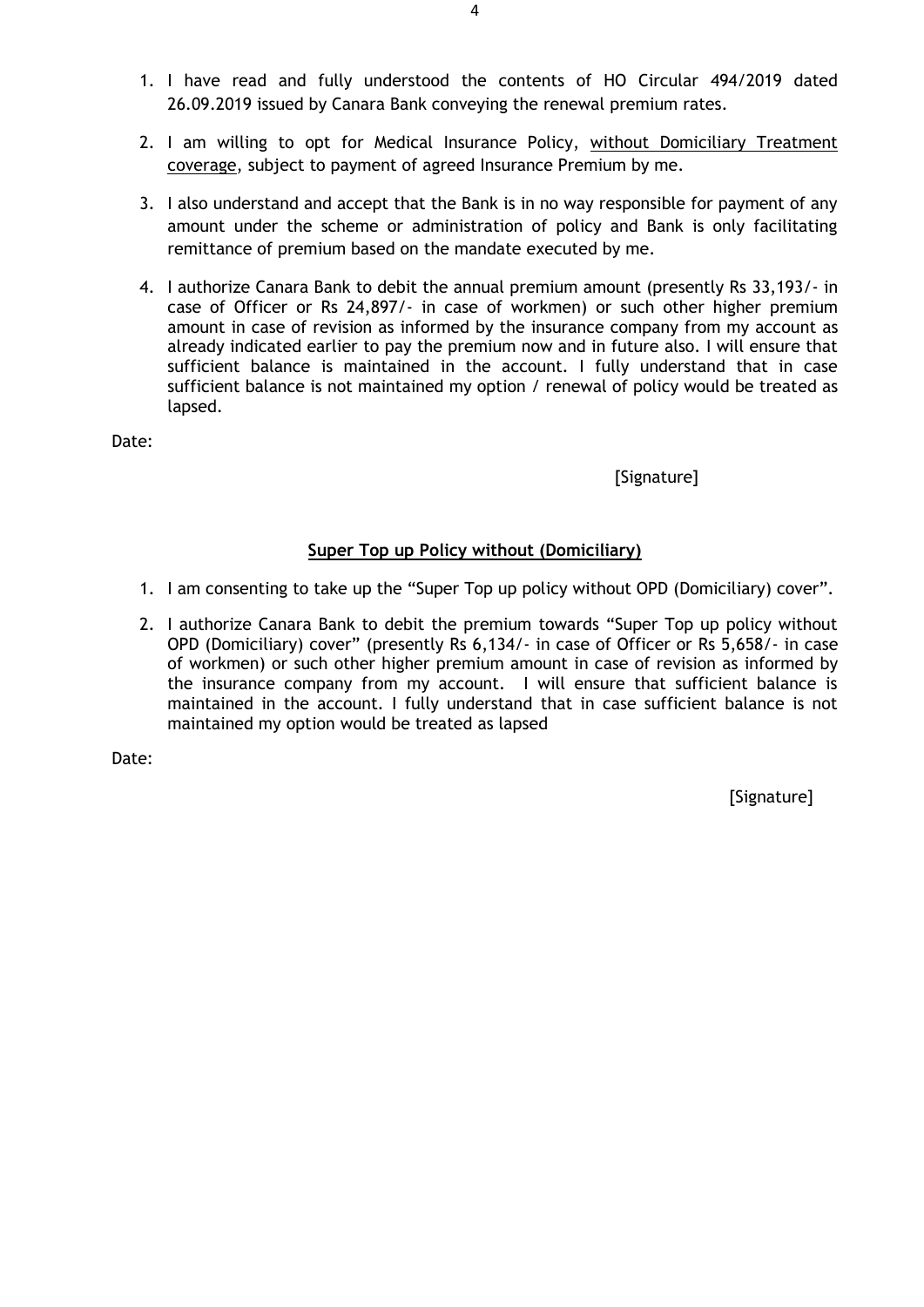#### **Willingness/Consent/Authorisation letter to continue in the IBA Group Medical Insurance Policy, with Domiciliary Treatment coverage (Ex Employees those who had not opted for pro rata premium those who retired between from 01.10.2018 to 30.09.2019)**

| From<br>Sri / Smt _______________<br>Staff No.________________<br>Mob No: ______________ |              | To<br>The Manager / Sr Manager<br><b>HRM Section</b><br>Circle Office, _______________ |
|------------------------------------------------------------------------------------------|--------------|----------------------------------------------------------------------------------------|
| Residential Address: Nessential Address:                                                 |              |                                                                                        |
| Name & Staff No                                                                          |              |                                                                                        |
| Designation at the time of Retirement :                                                  |              |                                                                                        |
| <b>Date of Retirement</b>                                                                |              |                                                                                        |
| Branch/office last worked                                                                |              |                                                                                        |
| Circle office                                                                            |              |                                                                                        |
| Mode of Exit                                                                             |              |                                                                                        |
| Pension paying Account No                                                                |              |                                                                                        |
| Operative Canara Bank SB Account in case on                                              |              |                                                                                        |
| <b>Non-Pensioners</b>                                                                    |              |                                                                                        |
| <b>Branch Name</b>                                                                       |              |                                                                                        |
| DP Code                                                                                  |              |                                                                                        |
| <b>IFSC No.</b>                                                                          |              |                                                                                        |
| <b>PAN NO</b>                                                                            |              |                                                                                        |
| Contact Telephone No.                                                                    |              |                                                                                        |
| Mobile No                                                                                |              |                                                                                        |
| Contact Email<br>ID<br>of self<br>or                                                     | spouse<br>or |                                                                                        |
| relative                                                                                 |              |                                                                                        |

The detailed information of myself and spouse are as under: [Please furnish in capital letters using black ink. Affix the signature below the Photograph.]

| $\overline{\mathsf{SL}}$<br>No | Full Name of Self &<br>Staff No / Name of<br>Dependent Spouse. | Date of Birth<br>(DD/MM/YYYY) | Gender | Relationship | Photograph                 |
|--------------------------------|----------------------------------------------------------------|-------------------------------|--------|--------------|----------------------------|
|                                | Self                                                           |                               |        |              | Self<br>Signature          |
|                                | <b>Spouse</b>                                                  |                               |        |              | <b>Spouse</b><br>Signature |

5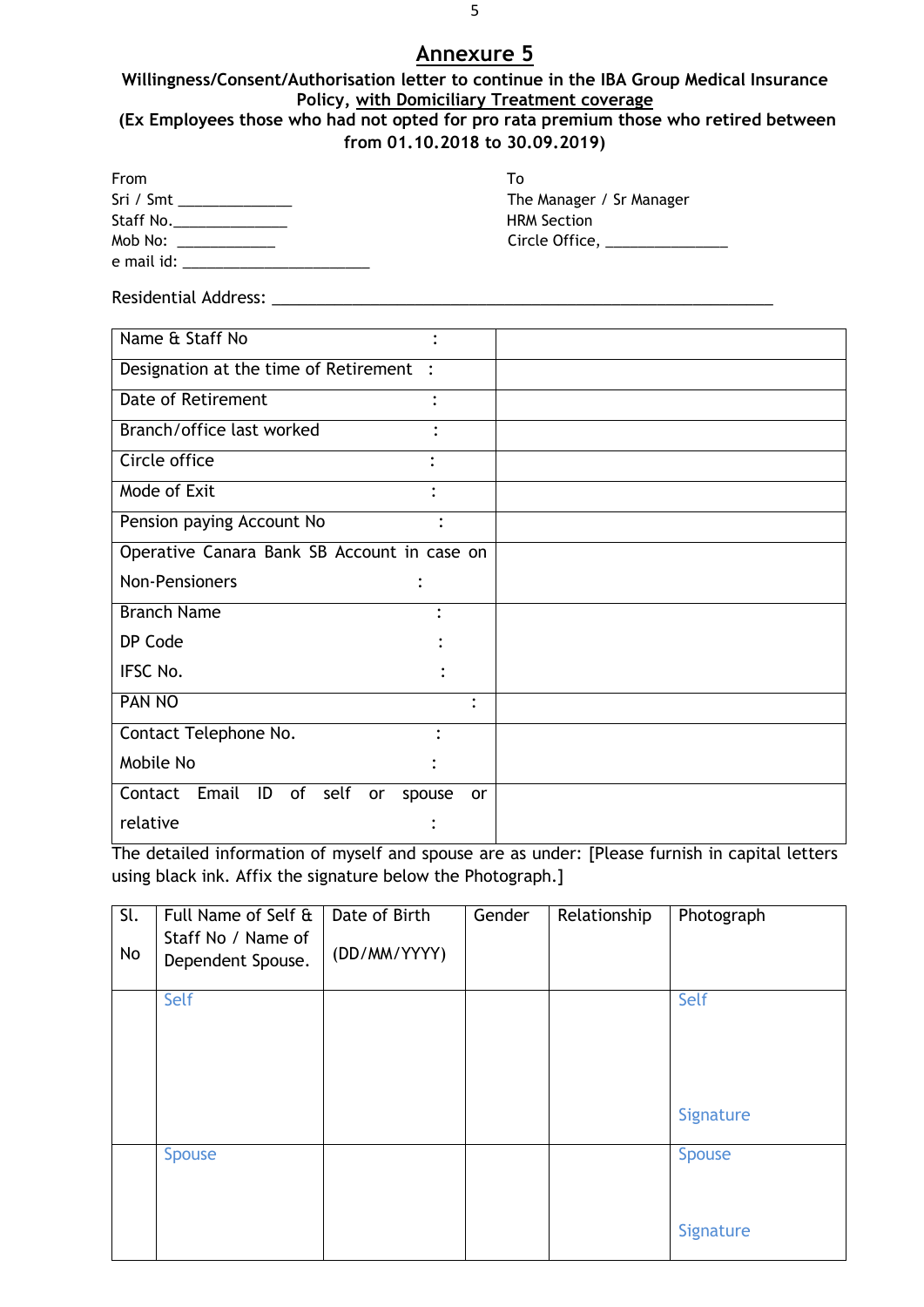- 1. I have read and fully understood the contents of HO Circular 494/2019 dated 26.09.2019 issued by Canara Bank conveying the renewal premium rates.
- 2. I am consenting to opt for IBA Group Medical Insurance Policy, **with Domiciliary Treatment coverage** subject to payment of agreed Insurance Premium by me.
- 3. I also understand and accept that the Bank is in no way responsible for payment of any amount under the scheme or administration of policy and Bank is only facilitating remittance of premium based on the mandate executed by me and it shall be my duty to ensure that renewal premium is remitted in time.
- 4. I authorize Canara Bank to debit the annual premium amount (presently Rs **82,373/-** in case of Officer or Rs **61,784/-** in case of workmen) or such other higher premium amount in case of revision as informed by the insurance company from my account as already indicated earlier to pay the premium now and in future also. I will ensure that sufficient balance is maintained in the account. I fully understand that in case sufficient balance is not maintained my option / renewal of policy would be treated as lapsed.

[Signature]

### **Super Top up Policy without OPD (Domiciliary) Cover**

- 1. I am consenting to take up the "Super Top up policy without OPD (Domiciliary) cover".
- 2. I authorize Canara Bank to debit the premium towards "Super Top up policy without OPD (Domiciliary) cover" (presently Rs 6,134/- in case of Officer or Rs 5,658/- in case of workmen) or such other higher premium amount in case of revision as informed by the insurance company from my account. I will ensure that sufficient balance is maintained in the account. I fully understand that in case sufficient balance is not maintained my option would be treated as lapsed

Date: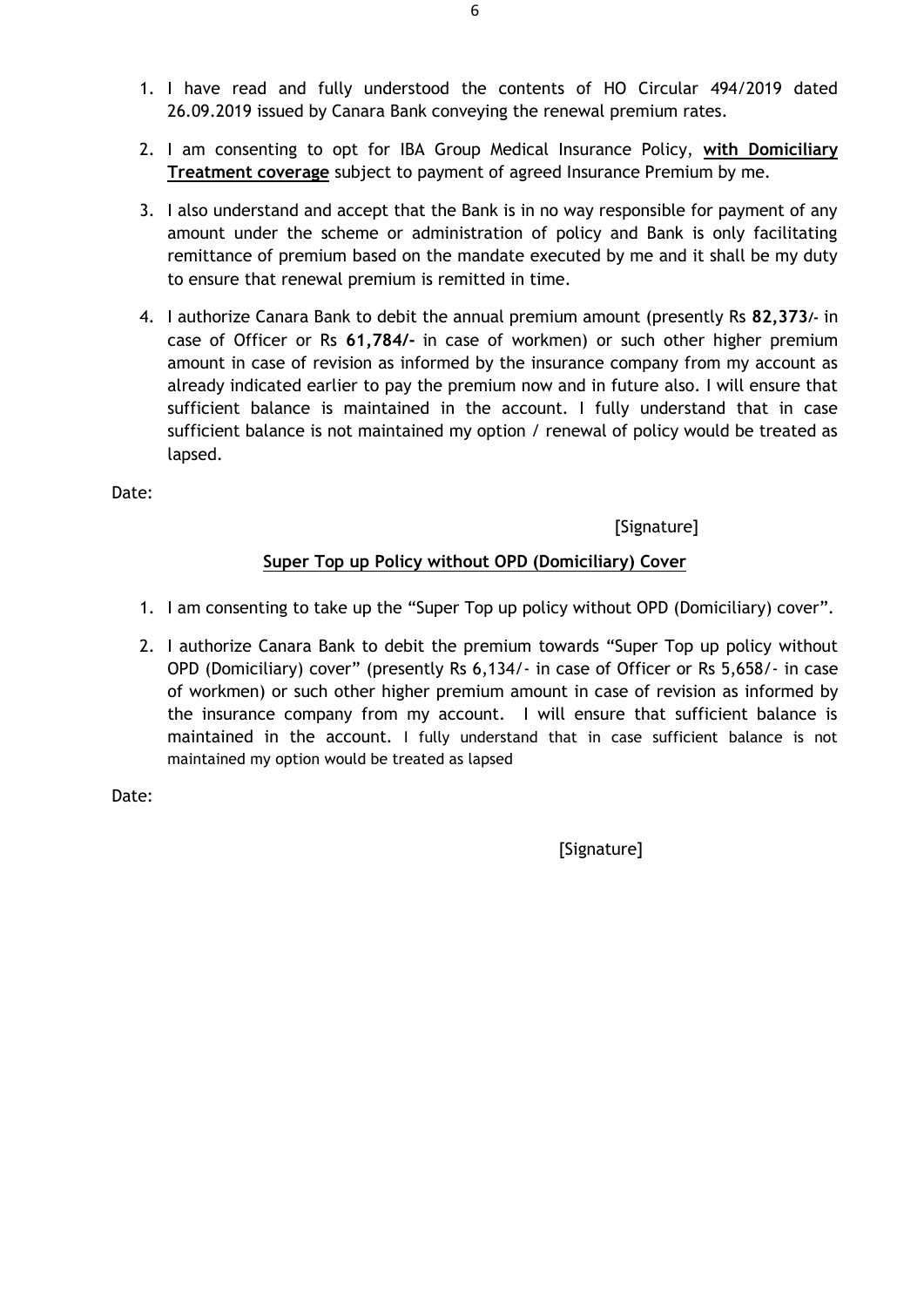#### **Willingness/Consent/Authorisation letter to continue in the IBA Group Medical Insurance Policy, with Domiciliary Treatment coverage (Spouses of Ex Employees who had deceased between from 01.10.2018 to 30.09.2019**

#### **and not opted for pro rata premium)**

Name of the Spouse: Name of the deceased retired employee & Staff no :\_\_\_\_\_\_\_\_\_\_\_\_\_\_\_\_\_\_\_\_\_\_\_\_\_\_\_\_\_\_

Residential Address: \_\_\_\_\_\_\_\_\_\_\_\_\_\_\_\_\_\_\_\_\_\_\_\_\_\_\_\_\_\_\_\_\_\_\_\_\_\_\_\_\_\_\_\_\_\_\_\_\_\_\_\_\_\_\_\_\_\_\_\_\_\_\_\_\_\_\_\_\_\_\_

| Name of the spouse                           |                |
|----------------------------------------------|----------------|
| DOB of the spouse                            |                |
| Name & Staff No. deceased employee/ retiree: |                |
| Date of Birth of the Deceased Employee :     |                |
| Designation at the time of Retirement/death  | $\mathbf{r}$   |
| Date of Retirement / death                   |                |
| Branch/office last worked                    | $\bullet$      |
| Circle office                                | $\bullet$      |
| Mode of Exit                                 | ٠              |
| Family Pension paying Account No             | $\ddot{\cdot}$ |
| Operative Canara Bank SB Account in case on  |                |
| <b>Non-Pensioners</b>                        |                |
| <b>Branch Name</b>                           |                |
| DP Code                                      |                |
| <b>IFSC No.</b>                              |                |
| PAN NO of spouse                             | ٠              |
| Contact Telephone No.<br>$\bullet$           |                |
| Mobile No                                    |                |
| Email<br>of<br>Contact<br>ID<br>spouse       | <b>or</b>      |
| relative                                     |                |

The detailed information of myself is as under: [Please furnish in capital letters using black ink. Affix the signature below the Photograph.]

| Sl.<br>No | Full Name of<br>Spouse & Staff No<br>of the ex employee | Date of Birth<br>(DD/MM/YYYY)<br>Of Spouse | Gender | Relationship | Photograph                 |
|-----------|---------------------------------------------------------|--------------------------------------------|--------|--------------|----------------------------|
|           | <b>Spouse</b>                                           |                                            |        |              | <b>Spouse</b><br>Signature |